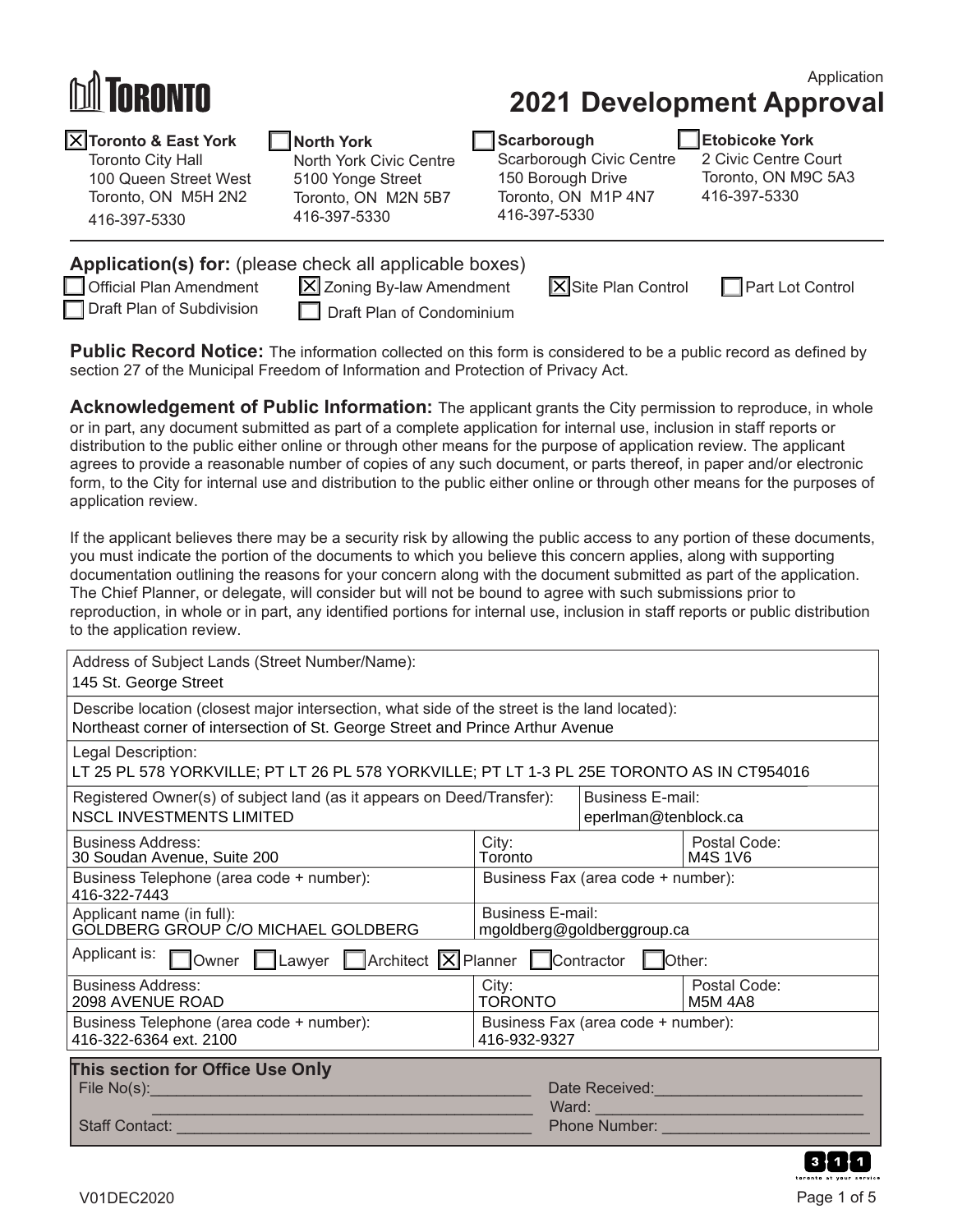## **Proposal Details**

## **The following information is required to expedite the evaluation of a Complete Application by the City.**

| 1. Have the subject lands ever been the subject of an application under the Planning Act for approval of a Draft Plan<br>of Subdivision, Draft Plan of Condominium, Consent, Zoning By-law Amendment, Official Plan Amendment,<br>Minor Variance, or Site Plan Control application(s)?                                                                                                    |
|-------------------------------------------------------------------------------------------------------------------------------------------------------------------------------------------------------------------------------------------------------------------------------------------------------------------------------------------------------------------------------------------|
| $ \overline{X} $ No<br>$\Box$ Unknown<br>Yes                                                                                                                                                                                                                                                                                                                                              |
| 2. Have the subject lands ever been within 120m or less of lands that were the subject of an application under the<br>Planning Act for approval of a Draft Plan of Subdivision, Draft Plan of Condominium, Consent, Zoning By-<br>law Amendment, Official Plan Amendment, Minor Variance, or Site Plan Control application(s)?<br>$ \overline{\mathsf{x}} $ Yes<br>□ No<br>$\Box$ Unknown |
| If Yes for 1.or 2. please provide the file numbers(s) and status of the application(s). For Official Plan Amendments,<br>also provide the purpose and effect of the OPA and the address of affected lands.<br>64 Prince Arthur Avenue; Application No.: 17 226254 STE 20 OZ<br>Status: OMB Appeal PL180019                                                                                |
| $ \overline{X} $ No<br>Unknown<br>Yes<br>If known, are the subject lands within an area of archaeological potential?                                                                                                                                                                                                                                                                      |
|                                                                                                                                                                                                                                                                                                                                                                                           |
| $ \mathsf{X} $ No<br>Are the subject lands designated under the Ontario Heritage Act?<br>$\blacksquare$                                                                                                                                                                                                                                                                                   |
| If known, are there any easements or restrictive covenants affecting the subject lands?<br>$ \mathsf{X} $ Yes<br>Unknown<br><b>No</b><br>If Yes, please provide the instrument number(s), and description of each easement and/or covenant and its effect.<br>Instrument No. AT1913093 in favour of Rogers Communications Inc.                                                            |
| $ \overline{X} $ No<br>Unknown<br>Does the proposal remove lands from Employment areas?<br>Yes                                                                                                                                                                                                                                                                                            |
| <b>No</b><br>$ \mathsf{X} $ Yes<br>Do the subject lands contain six (6) or more dwelling units?<br>If Yes, are any of the dwelling units residential rental units?<br>1No<br>Number of rental units 130<br>$\sqrt{X}$ Yes                                                                                                                                                                 |
| If the answer to both questions above is Yes, a Rental Housing Demolition and Conversion Declaration of Use and<br>Screening Form is required to be submitted to the District Planning Consultant, Customer Service to determine if the<br>proposal requires a Rental Housing Demolition and Conversion Application.                                                                      |
| Please note that the Rental Housing Demolition and Conversion Application, when required, must be submitted as a<br>companion application with the City Planning Development Approval, Committee of Adjustment or Building Permit<br>Application.                                                                                                                                         |
| The application(s) for Official Plan Amendment / Zoning By-law Amendment / Draft Plan of Subdivision /<br>Draft Plan of Condominium is/are consistent with the Provincial Policy Statement (2020).<br>$\mathbf{\nabla}$ Yes<br>ヿ No                                                                                                                                                       |
| The application(s) for Official Plan Amendment / Zoning By-law Amendment / Draft Plan of Subdivision /<br>Draft Plan of Condominium [Common Elements or Vacant Land] conform(s) with the A Place to Grow:<br>Growth Plan for the Greater Golden Horseshoe (2020) and/or the Greenbelt Plan (2017).<br>$ \overline{X} $ Yes $ $<br>No                                                      |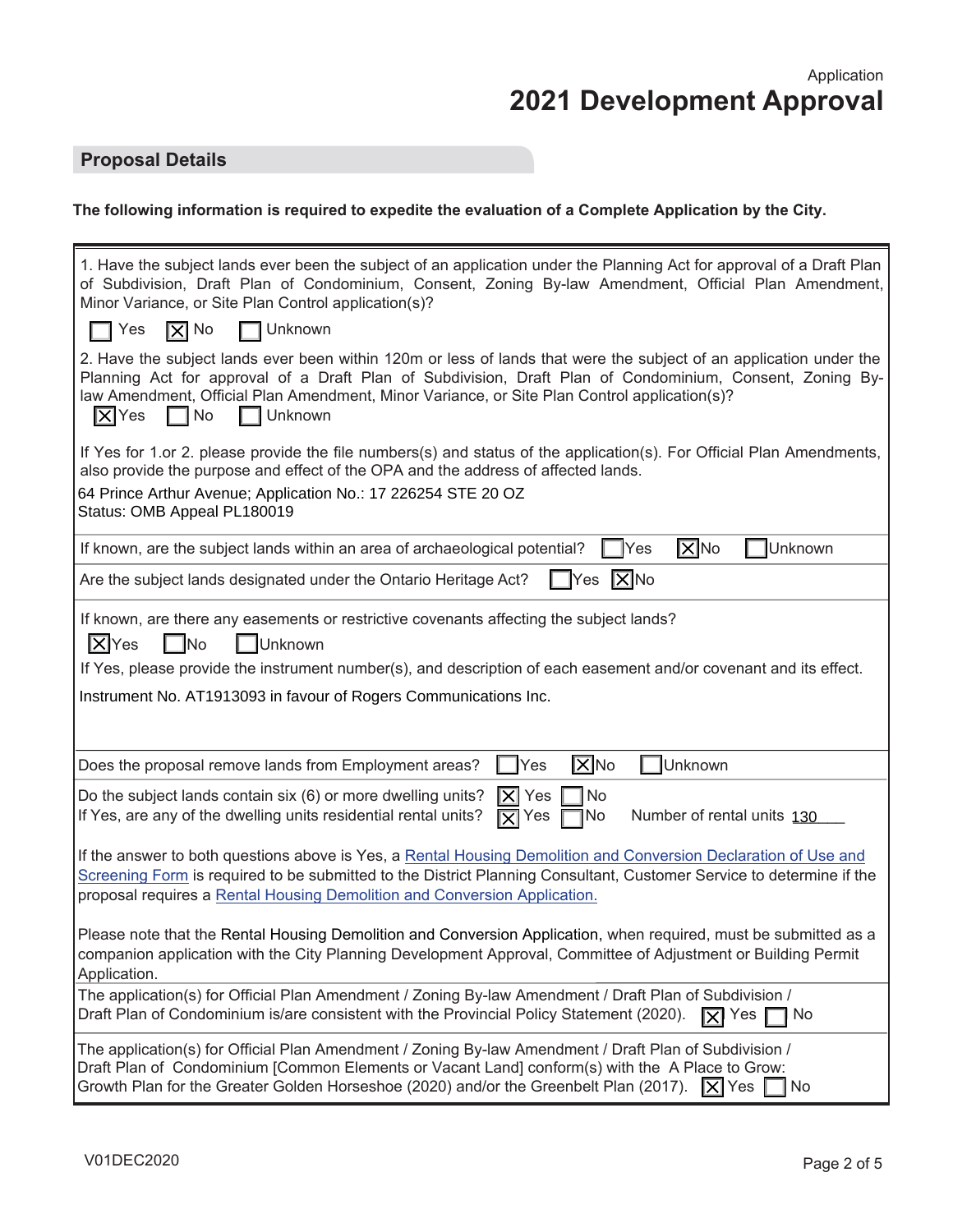Application **2021 Development Approval**

# **Declaration of Land Owner(s)**

| I/We NSCL Investments Limited                                                                                                                                                                                                                                                                                                                                                                                                                                                                                                                                                                                                                                                                                                                                                                                                                                                                                                                                      | do solemnly declare that:                                                                                                                                                                                                              |  |  |
|--------------------------------------------------------------------------------------------------------------------------------------------------------------------------------------------------------------------------------------------------------------------------------------------------------------------------------------------------------------------------------------------------------------------------------------------------------------------------------------------------------------------------------------------------------------------------------------------------------------------------------------------------------------------------------------------------------------------------------------------------------------------------------------------------------------------------------------------------------------------------------------------------------------------------------------------------------------------|----------------------------------------------------------------------------------------------------------------------------------------------------------------------------------------------------------------------------------------|--|--|
| Check or complete either one of the following options:                                                                                                                                                                                                                                                                                                                                                                                                                                                                                                                                                                                                                                                                                                                                                                                                                                                                                                             | <b>1.</b> As of the date of this application, I am the registered owner of all of the lands described in the application.<br>Name of land owner <u>MSCL</u> Investments Limited<br>Signature Signature Bate: 2021.05.11 23.09.38 -9400 |  |  |
|                                                                                                                                                                                                                                                                                                                                                                                                                                                                                                                                                                                                                                                                                                                                                                                                                                                                                                                                                                    | Address of land owner 30 SOUDAN AVENUE, SUITE 200                                                                                                                                                                                      |  |  |
|                                                                                                                                                                                                                                                                                                                                                                                                                                                                                                                                                                                                                                                                                                                                                                                                                                                                                                                                                                    | 2. As of the date of this application, I am NOT the registered owner of all of the lands described in the                                                                                                                              |  |  |
| application. I confirm that all owners of the lands described in the application (enumerated in the attached list) have<br>been notified of the application being made on their properties. I include the permissions of those land owners<br>whose signatures are affixed immediately below and, in respect of any lands that may be owned by the City of<br>Toronto, I attach a letter of consent from the City of Toronto, in its capacity as land owner, to include its lands in this<br>application:                                                                                                                                                                                                                                                                                                                                                                                                                                                          |                                                                                                                                                                                                                                        |  |  |
|                                                                                                                                                                                                                                                                                                                                                                                                                                                                                                                                                                                                                                                                                                                                                                                                                                                                                                                                                                    | Name of land owner <u>NSCL Investments Limited and all proper seconds of seconds of Stephen Job</u> Digitally signed by Stephen Job Stephen Job (Digitally signed by Stephen Job 2021.05.11 23:09:54 -04:00                            |  |  |
|                                                                                                                                                                                                                                                                                                                                                                                                                                                                                                                                                                                                                                                                                                                                                                                                                                                                                                                                                                    |                                                                                                                                                                                                                                        |  |  |
|                                                                                                                                                                                                                                                                                                                                                                                                                                                                                                                                                                                                                                                                                                                                                                                                                                                                                                                                                                    |                                                                                                                                                                                                                                        |  |  |
|                                                                                                                                                                                                                                                                                                                                                                                                                                                                                                                                                                                                                                                                                                                                                                                                                                                                                                                                                                    |                                                                                                                                                                                                                                        |  |  |
| Please Note: If more space is needed for additional land owners, please attach a separate sheet. A<br>comprehensive list identifying each property included in the lands described in the application must also be<br>attached, together with the name and address of the property owner notified and an indication as to whether or not<br>the owner has furnished permission for the application. Those owners indicated on the list as having furnished<br>permission, must also have their signatures affixed above.<br>If the application includes any land that may be owned by the City of Toronto, a letter of consent from the City of<br>Toronto, in its capacity as land owner, must be requested from the City of Toronto's Director of Real Estate<br>Services, Contact: Manager of Program & Policy Management. If the City of Toronto grants its consent, the letter of<br>consent from the City of Toronto must be submitted with the application. |                                                                                                                                                                                                                                        |  |  |
| <b>Authorization of Agent</b>                                                                                                                                                                                                                                                                                                                                                                                                                                                                                                                                                                                                                                                                                                                                                                                                                                                                                                                                      |                                                                                                                                                                                                                                        |  |  |
| I/We NSCL Investments Limited                                                                                                                                                                                                                                                                                                                                                                                                                                                                                                                                                                                                                                                                                                                                                                                                                                                                                                                                      | authorize Goldberg Group c/o Michael Goldberg                                                                                                                                                                                          |  |  |
| 145 St. George Street                                                                                                                                                                                                                                                                                                                                                                                                                                                                                                                                                                                                                                                                                                                                                                                                                                                                                                                                              | to act as an agent and sign the application form to the City of Toronto on my/our behalf for the lands known as:                                                                                                                       |  |  |
| Name of land owner NSCL Investments Limited Signature 44                                                                                                                                                                                                                                                                                                                                                                                                                                                                                                                                                                                                                                                                                                                                                                                                                                                                                                           | Digitally signed by Stephen Job<br>Date: 2021.05.11 23:10:10 -04'00'                                                                                                                                                                   |  |  |
|                                                                                                                                                                                                                                                                                                                                                                                                                                                                                                                                                                                                                                                                                                                                                                                                                                                                                                                                                                    | Date<br><u> 1970 - Alexandria de A</u>                                                                                                                                                                                                 |  |  |
|                                                                                                                                                                                                                                                                                                                                                                                                                                                                                                                                                                                                                                                                                                                                                                                                                                                                                                                                                                    |                                                                                                                                                                                                                                        |  |  |
| Signature of signing Officer(s) of Corporation _________________________________                                                                                                                                                                                                                                                                                                                                                                                                                                                                                                                                                                                                                                                                                                                                                                                                                                                                                   |                                                                                                                                                                                                                                        |  |  |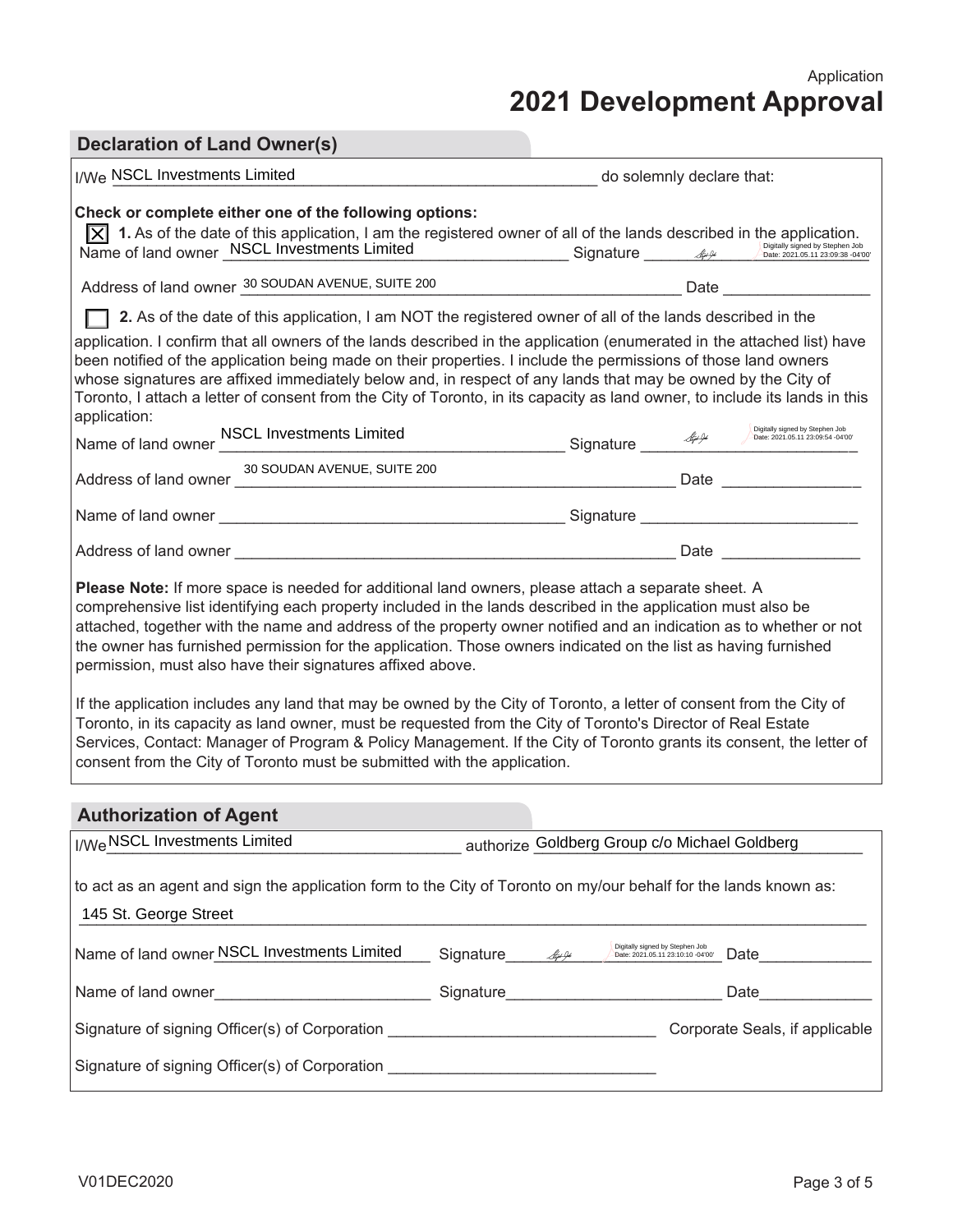Application **2021 Development Approval**

| <b>Declaration of Applicant</b>                                                                                                                                                                                                                             |                                                                                     |  |  |
|-------------------------------------------------------------------------------------------------------------------------------------------------------------------------------------------------------------------------------------------------------------|-------------------------------------------------------------------------------------|--|--|
| GOLDBERG GROUP C/O MICHAEL GOLDBERG                                                                                                                                                                                                                         | do solemnly declare that                                                            |  |  |
| (please print)<br>1. I have examined the contents of the application, certify that the information submitted with it is accurate and<br>concur with the submission of the application.                                                                      |                                                                                     |  |  |
| 2. Enclosed is the required fee, which I certify is accurate, and the prescribed information and supporting<br>documentation required for each application. I agree to pay any further costs which may be determined as these<br>applications are reviewed. |                                                                                     |  |  |
| Name of applicant GOLDBERG GROUP C/O MICHAEL GOLDBERG                                                                                                                                                                                                       |                                                                                     |  |  |
| (please print)                                                                                                                                                                                                                                              |                                                                                     |  |  |
| Applicant's Signature Michael S. Goldberg                                                                                                                                                                                                                   | Date 2021-05-05<br>Soldberg, o=Goldberg Group, ou=Principal, email=mgoldberg@ooldbe |  |  |
| Signature of owner/agent                                                                                                                                                                                                                                    | Date                                                                                |  |  |